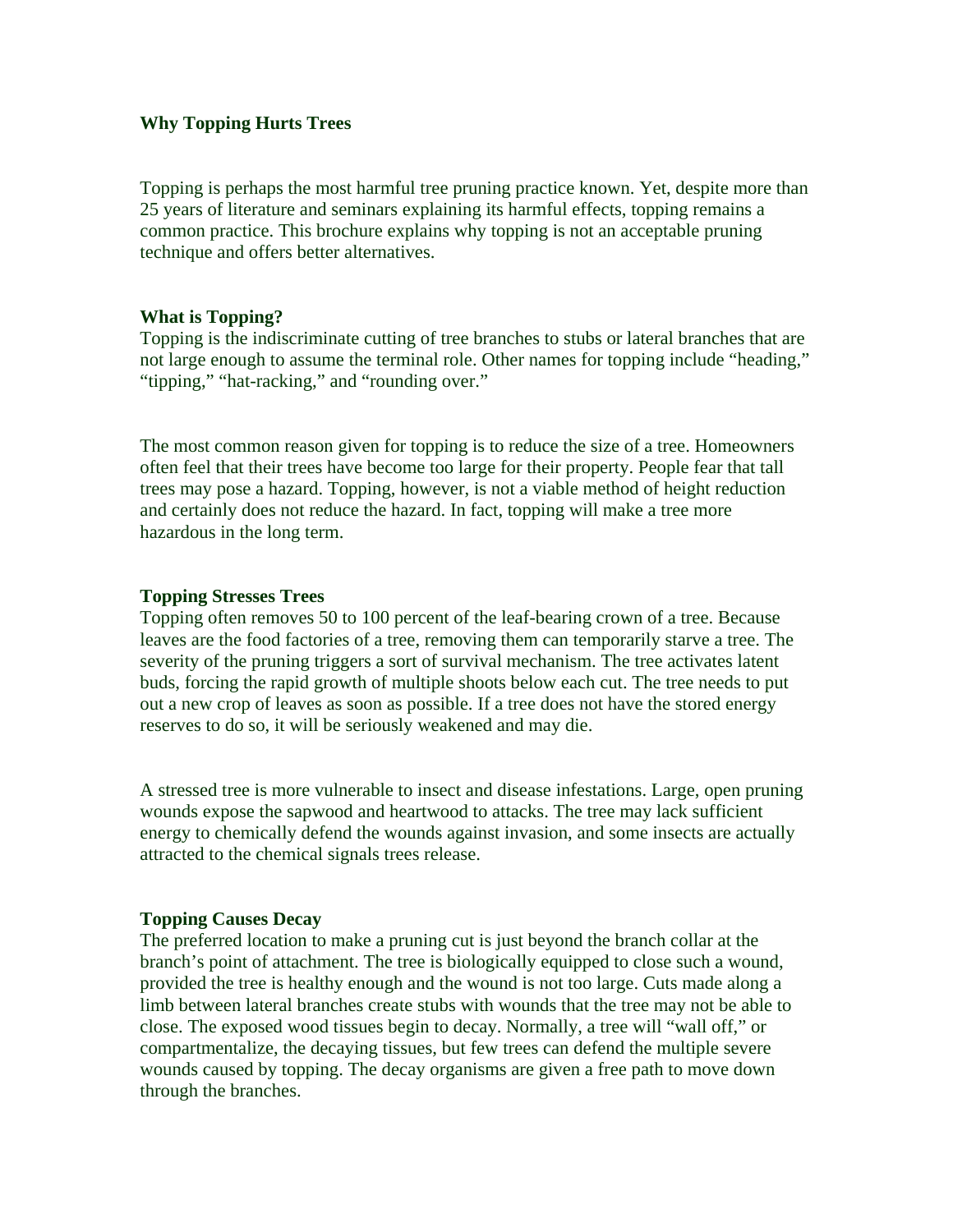## **Topping Can Lead to Sunburn**

Branches within a tree's crown produce thousands of leaves to absorb sunlight. When the leaves are removed, the remaining branches and trunk are suddenly exposed to high levels of light and heat. The result may be sunburn of the tissues beneath the bark, which can lead to cankers, bark splitting, and death of some branches.

## **Topping Creates Hazards**

The survival mechanism that causes a tree to produce multiple shoots below each topping cut comes at great expense to the tree. These shoots develop from buds near the surface of the old branches. Unlike normal branches that develop in a socket of overlapping wood tissues, these new shoots are anchored only in the outermost layers of the parent branches.

The new shoots grow quickly, as much as 20 feet in one year, in some species. Unfortunately, the shoots are prone to breaking, especially during windy conditions. The irony is that while the goal was to reduce the tree's height to make it safer, it has been made more hazardous than before.

## **Topping Makes Trees Ugly**

The natural branching structure of a tree is a biological wonder. Trees form a variety of shapes and growth habits, all with the same goal of presenting their leaves to the sun. Topping removes the ends of the branches, often leaving ugly stubs. Topping destroys the natural form of a tree.

Without leaves (up to 6 months of the year in temperate climates), a topped tree appears disfigured and mutilated. With leaves, it is a dense ball of foliage, lacking its simple grace. A tree that has been topped can never fully regain its natural form.

#### **Topping Is Expensive**

The cost of topping a tree is not limited to what the perpetrator is paid. If the tree survives, it will require pruning again within a few years. It will either need to be reduced again or storm damage will have to be cleaned up. If the tree dies, it will have to be removed.

Topping is a high-maintenance pruning practice, with some hidden costs. One is the reduction in property value. Healthy, well-maintained trees can add 10 to 20 percent to the value of a property. Disfigured, topped trees are considered an impending expense.